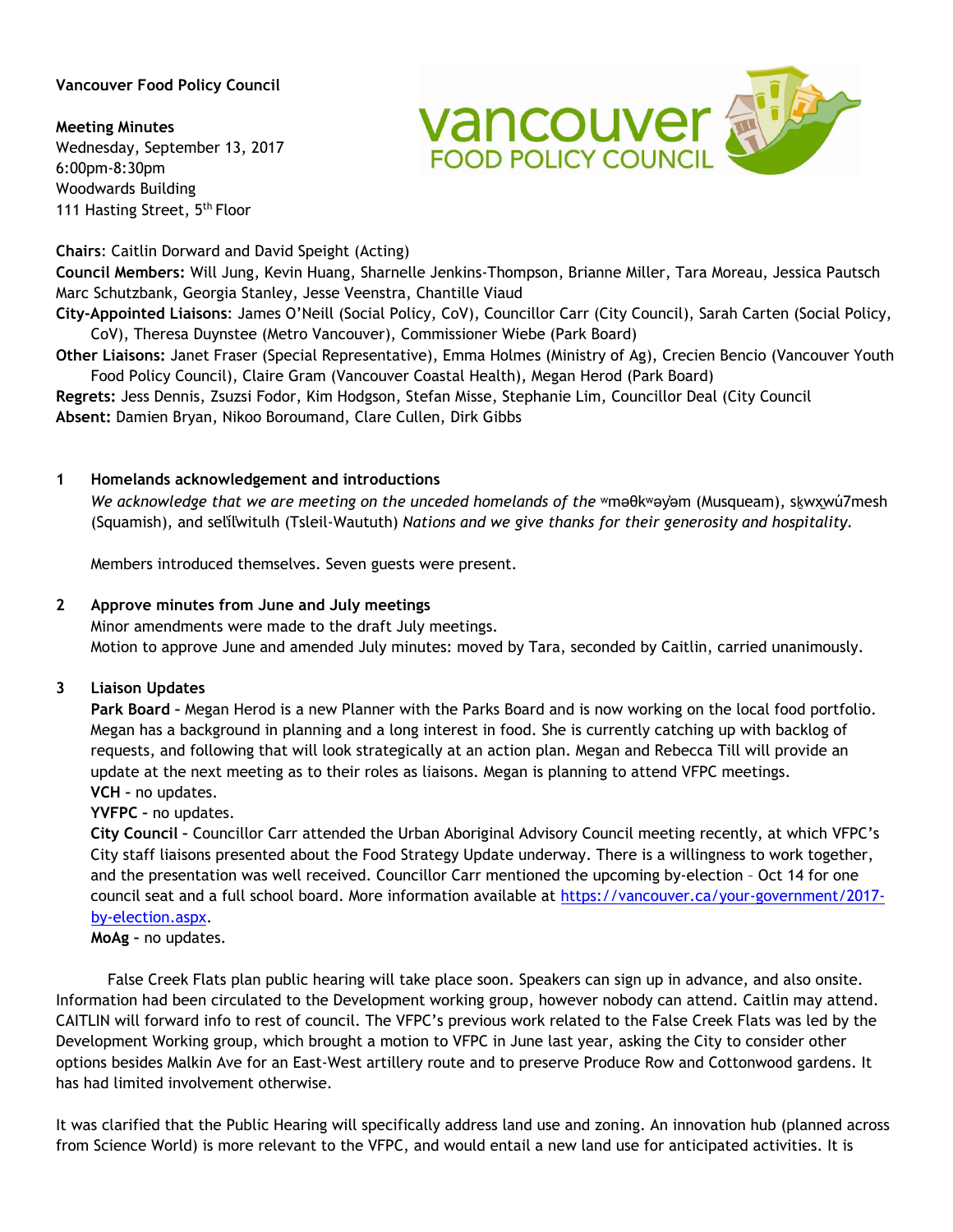unclear if rooftop garden guidelines are included in land use guidelines.

## **4 Working Group Updates**

Work Plan – will be finalized in the coming weeks, once all groups have entered their information, and sent to the Clerk's Office to share with City Council.

 The Food Justice group suggested an overarching goal to conduct a critical review of the VFPC's membership structure. The current structure prioritizes professional and education over lived experiences, which can exclude people that have much to offer. The meeting structure may also be reviewed. Interest exists from other councils that also want to undertake a similar process, and there may be opportunity to work with all advisory groups across the City. There is openness in the City to change; the VFPC needs to identify gaps in representation and determine appropriate questions for the application forms used for Civic Advisory Committees. It was noted that the VFPC will dissolve next fall when the municipal elections take place. It was recommended that this issue be addressed during an upcoming meeting, with a small group to prepare – Criecien, Sharnelle, Kevin, Marc, and Caitlin volunteered to form the small group to prepare

TARA and CAITLIN will review and edit the work plan, and CAITLIN will circulate the final plan to the whole council with a deadline to respond with any final edits before it's sent to the City Clerk.

Waste WG met with the City to discuss single use items and what the City might be able to ban. There will be roundtables in Oct-Nov before the release of a decision to city council. Recommendations include banning biodegradable plastics, and to follow the Composting Council of Canada guidelines instead of the Zero Waste guidelines. WILL will liaise with the Chairs about invitations for the October meeting. Public consultations will take place over the next 3 months, the WASTE WG will circulate information. A ban on plastic bags has not been recommended as a study of waste in the landfill showed that many residents reuse them for garbage, rather than purchasing new bags. There may be other environmental impacts to banning plastic without an alternative available, even paper. Other options are being explored; a 5-10 cent added cost may be considered.

## **5 Wild Salmon Caravan Vancouver Feast Working Group Update**

# ● Update on progress

Planning is going well, and the group is pleased with support. David and UBC food services are partnering and providing support. Dave (farmer's apprentice) is a chef and is a key support person. Nikoo is the volunteer coordinator. Bo is a site supervisor to make sure all is set up properly. The menu is being planned for 1200 and will include BBQ salmon (from Haida nation), whole grain bannock, corn bread, salad (from Discovery Organics and possibly urban farmers), tea/coffee. Food donations are much needed; menu list and amounts, and an event description are available. Fresh Roots has a refrigerated van and a cooler at the Italian Cultural Centre. Jesse, Brianne, and Georgia can help explore donations. CAITLIN will share member email addresses to facilitate communication. Donors' logos will be requested as part of the recognition process. REBECCA will see if she can share the acknowledgement process with the VFPC. Members were reminded to make the values of the potlach explicit – to give to the community because you can. There is a sacredness to the ask and the process. MICHAEL will contact Recycling Alternatives to see if they can manage waste. DAVID will liaise with WILL on a plan for food recovery after the event.

# **6 Food Strategy Action Plan 2010-2020 - Update from James O'Neill and Sarah Carten**

The draft Action Plan was circulated with the agenda. The Action PLan is aligned with other city-wide strategies (Healthy Cities, Greenest City, Vancouver Economic Commission Economic plan), and uses a systems approach with food as a tool to advance policy. The five key goals from the original the Food Strategy remain the same; the focus on specific actions will change. The draft Action Plan is scheduled to be presented to City Council on Oct 31. The Action Plan fulfills the requirement to report back to Council on progress towards implementing the Food Strategy, and incorporates new directions that respond to emerging issues and were not in the original Food Strategy: Reconciliation, Food Access, and Resilience. James and Sarah have met with various stakeholders both internally and externally to develop the Action Plan, and have developed key performance indicators (KPIs) linked to the new actions which can be used to track demonstrate change over time. JAMES will circulate KPIs to the VFPC.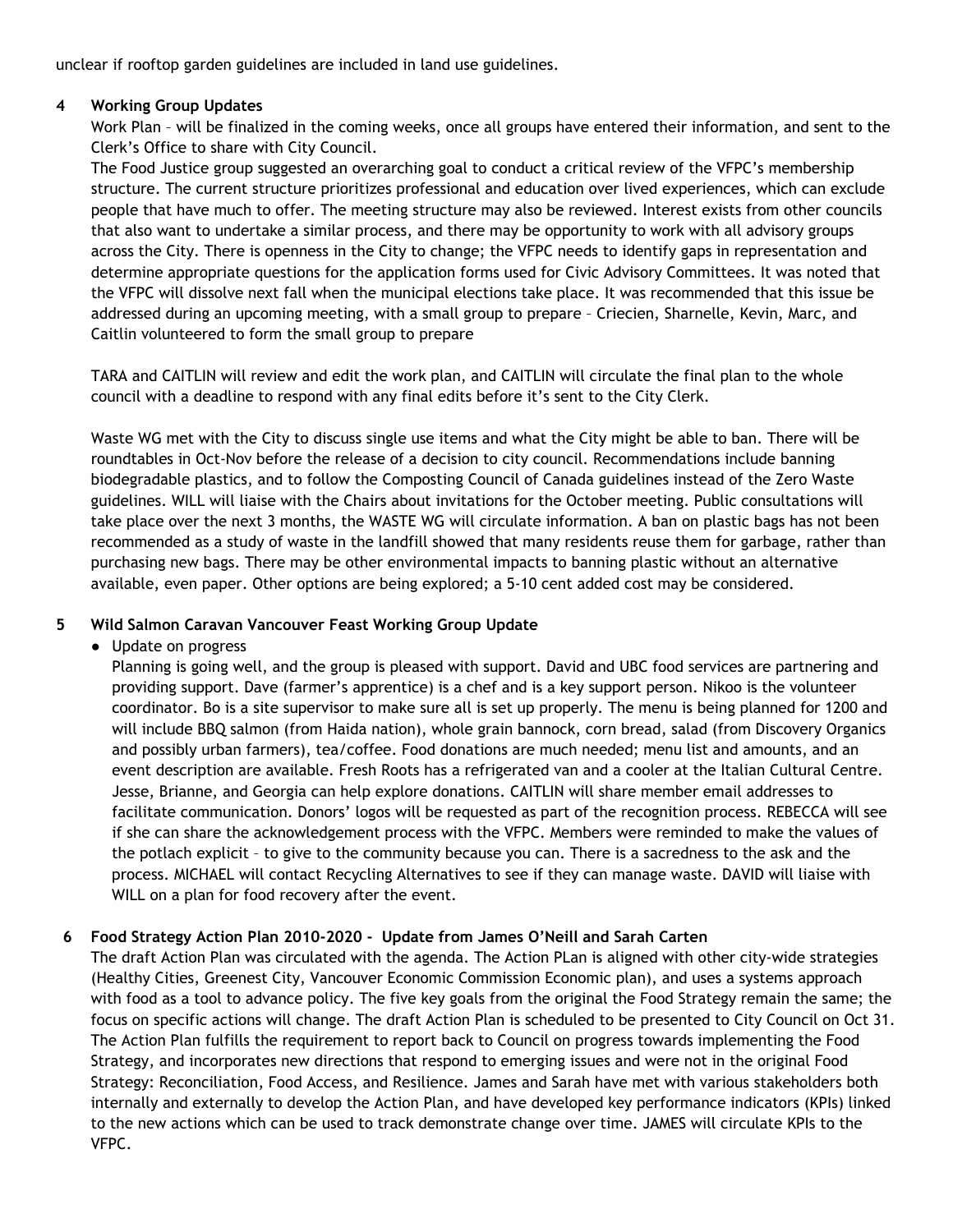### **Discussion**

- The Action Plan incorporates input from the VFPC and needs to be finalized a month before going to council.
- The Action Plan seems smaller than the list of actions that were included in the Food Strategy. It was clarified that previous actions which are still relevant are included in the strategy, with the new actions being prioritized. Previous actions were more specific and some became obsolete or irrelevant, while the new ones are broader and more adaptable.
- Will the specific actions be listed annually, to show what has been achieved and to allow community groups to help achieve the goals? The aAction Plan includes immediate steps for each action.
- There will be opportunities for James and Sarah to work with the VFPC on specific action items, and VFPC guidance will be sought in addressing larger goals.
- As part of supporting a sustainable food system, this Action Plan does not seem to explicitly recognize the City's reliance on food from across the province. This could include institutional procurement, buy local, or an acknowledgement that most of Vancouver's food comes from elsewhere. Preservation of the ALR is still included. Previous attempts to work on procurement have not advanced the issue, and resources may be better placed elsewhere. An option could be to include language in RFPs to require a certain percentage of local/organic, or other parameters that would give Vancouver the opportunity to be a leader.
- The action related to Farmers markets can be made less prescriptive, with 'local' better defined; GEORGIA can suggest wording.
- The Action Plan does not include support for restaurants to encourage local food, and is related to the cost of local /organic food. There is no governing body to monitor or enforce 'organic restaurants'. It was recommended that the City explore ways to provide support.
- The Action Plan does not clearly indicate what 'success' looks like; perhaps KPIs could be made more meaningful.
- The Park Board's has several actions in its Local Food plan, and will work with the City to complete them. Some of the work that has been done to date, including metrics, is not reflected in the Action Plan. It was noted that some areas (such as waste) have less emphasis as the City is developing a robust plan through the 2040 Zero Waste Plan.
- The Action Plan was developed as a result of a gap analysis of the original plan, and the broadness of the goals is intended to ensure responsiveness to emerging issues.

There was general agreement that this Action Plan is supported in principle, and the following motion was tabled:

BE IT RESOLVED THAT the VFPC supports the three new focus areas of the draft Food Strategy Action Plan, would like to advise (within its capacity) on implementation and measures of success, and asks the City increase resourcing to the food strategy to a level that is adequate to achieve it.

Moved Mark, seconded by Kevin, carried unanimously.

Members were reminded that they can attend and speak at the Oct 31 Public Hearing.

## **7 VFPC Submission to Agriculture and Agri-Food Canada on the National Food Policy**

With the opportunity for organizations to submit a written proposal, a letter was developed in collaboration with the City, VCH, Metro Vancouver, and PHSABC and will be sent independently by the VFPC. Edits have been made, and the revised letter has been shared with VFPC members. The preamble includes the mandate of the VFPC, and the letter is limited to one page. The letter is aligned with the goals of Food Secure Canada and a joined-up food policy, and uses the language used by the government.

### **Discussion**

- It was suggested that the word 'civic' may emphasize cities over rural areas and civic employees, and should be removed or amended to 'community representation'.
- It was also suggested that 'adaptation and mitigation' can be added to priority 5, and end the sentence at "..National Food Policy."
- Priority 2 can be clarified to reflect that 'health, food sovereignty, and land stewardship' refer to indigenous